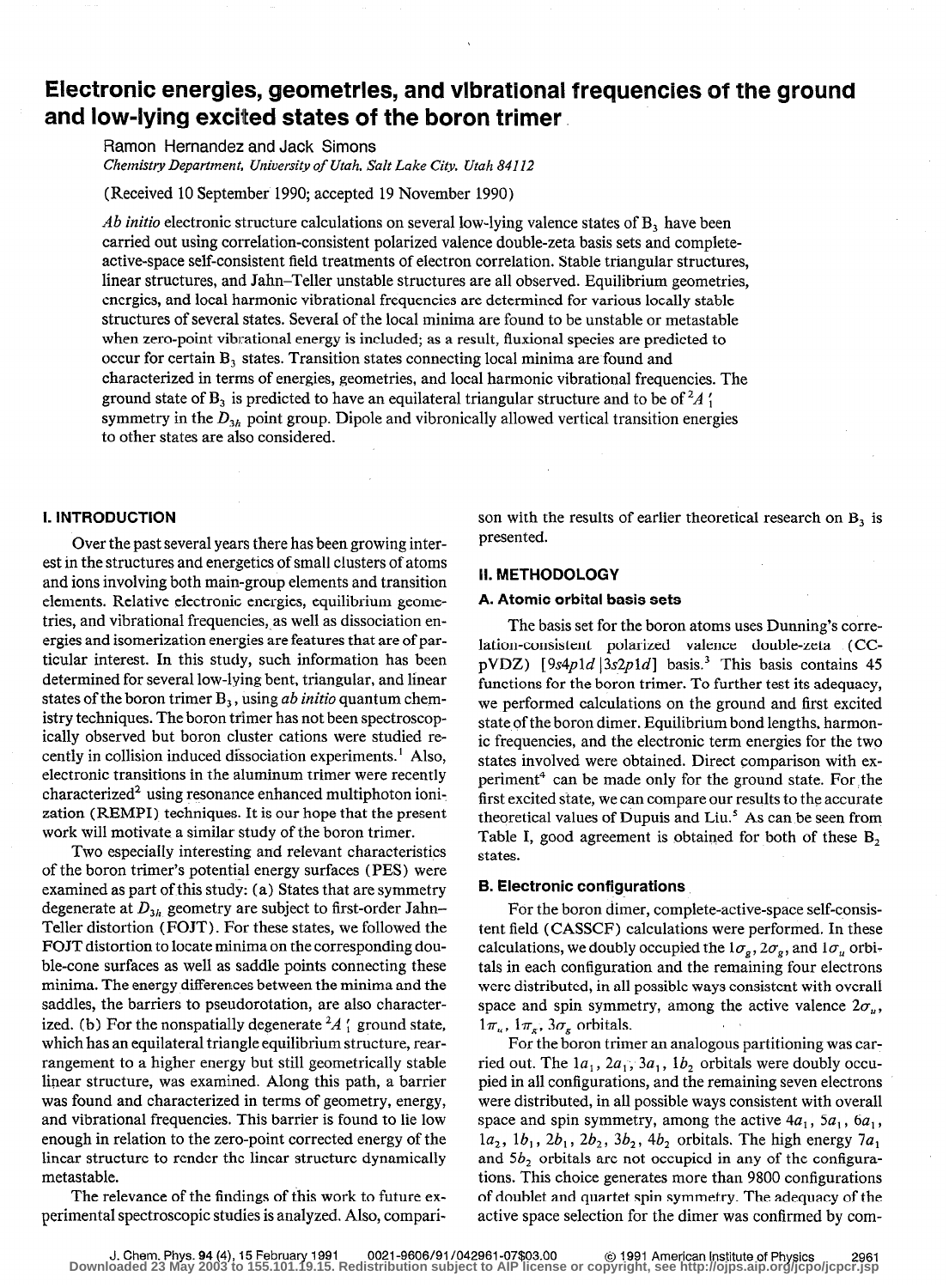TABLE I. Equilibrium bond lengths, harmonic frequencies, and electronic term energies for the ground and first excited states of B,.

|                            | Property                                | CASSCF | $DL^{\circ}$ | Exp <sup>b</sup> |
|----------------------------|-----------------------------------------|--------|--------------|------------------|
| $1^{3}\Sigma_{\sigma}^{-}$ | $r_c(\text{\AA})$                       | 1.598  | 1.620        | 1.590            |
| $1^5\Sigma^-$              | $r_e$ (Å)                               | 1.559  | 1.546        | $\cdots$         |
| $1^{3}\Sigma_{e}^{-}$      | $\omega_e$ (cm <sup>-1</sup> )          | 1094   | 988          | 1035             |
| $15\Sigma$ .               | $\omega_{\epsilon}$ (cm <sup>-1</sup> ) | 1221   | 1204         | $\cdots$         |

"Theoretical results of Dupuis and Liu. See Ref. 5.

**b** Experimental results from Ref. 4.

 $\textdegree$  Refers to this work's multireference configuration interaction result.

paring calculated properties with experimental and previous theoretical results as discussed above. For the trimer, we carried out a series of exploratory calculations varying the active space until we found a compact space that describes the low-lying states in the energy region of interest to a precision that was relatively unchanged when additional configurations were included.

### C. Geometry optimization

Searching for the minima and transition states on the three-dimensional potential energy surfaces of the low-lying states of the boron trimer would not have been feasible in the absence of an automated surface walking algorithm. In arriving at the results presented here, we employed our own surface walking algorithm which is detailed elsewhere.<sup>6</sup> This procedure (1) uses local first and second derivative data (to move toward or away from local minima), (2) takes "steps" of (variable) length determined by the accuracy of the local quadratic approximation to the actual energy surface, (3) maps out "streambeds" which connect local minima through transition states. Our Utah MESS-KIT modular electronic structure codes' generate the CASSCF analytical energy derivative data used as input for making use of this walking algorithm.

## III. CHARACTERISTICS OF LOW-LYING STATES

### A. Orbital correlation diagram

A qualitative picture of the electronic structure of the low-lying valence states of  $B<sub>3</sub>$  can be obtained from the molecular orbital (MO) correlation diagram shown in Fig. 1. In this diagram we describe the valence molecular orbitals (arising from the atomic 2s and 2p orbitals) at three nominal geometries: linear ( $D_{\alpha,h}$ ), bent ( $C_{2v}$ ), and equilateral triangular  $(D_{3h})$  (for future use, a listing of the connections among the irreducible representations for these three symmetries is given in Table II). Because  $C_{2v}$  symmetry is preserved along paths connecting linear, bent, and triangular geometries,  $C_{2v}$  symmetry labels are used throughout Fig. 1. Doing so allows one to correlate orbitals along  $C_{2v}$ —preserving deformations and ultimately to establish correlations among electronic configurations and states at the different geometries. These exercises are, of course, of great



FIG. 1. Molecular orbital correlation diagram at three nominal geometries: equilateral triangular, bent, and linear. The  $C_{2\nu}$  point group symmetry labels are used for all geometries.

help in understanding the pattern of low-lying states that our ab initio calculations produce at various geometries.

All of the states considered in this study arise from different occupation of the  $3a_1$ ,  $(4a_1, 2b_2)$ ,  $1b_1$ ,  $5a_1$ ,  $(6a_1, 3b_2)$ ,  $(1a_2, 2b_1)$ , and  $4b_2$  orbitals shown in Fig. 1 (the parentheses are used to group orbitals that are degenerate at  $D_{3h}$  geometries); as such, they are all valence states. Because each boron atom has 4 valence orbitals and only 3 valence electrons, there are a large number of low-energy configurations that can be formed by distributing the 9 valence electrons among the 12 valence MOs. As stated earlier, the  $3a_1$ orbital was doubly occupied and the  $7a_1$  and  $5b_2$  orbitals were entirely unoccupied in all of the calculations whose results are detailed here. Even so, more than 9800 configurations arise. The challenge of this high state density and the resultant richness of electronic spectral features is one of the reasons we decided to examine this particular species.

TABLE II. Correlations among irreducible representations of  $D_{\alpha h}$ ,  $D_{3h}$ , and  $C_{2v}$  symmetry.

| $D_{\infty h}$     | $C_{2v}$    | $D_{3h}$         | $C_{2r}$           |  |
|--------------------|-------------|------------------|--------------------|--|
| $\prod_{u}$        | $A_1 + B_1$ | A',              | А,                 |  |
| $\Pi_{g}$ .        | $A_2 + B_2$ | $E^{\prime}$     | A,                 |  |
| $\Sigma_u^-$       | A,          | A''              | $\boldsymbol{A}$ , |  |
| $\Sigma_{\rm g}^-$ | $B_{1}$     | $E$ "            | $A_{2}$            |  |
| Δ.,                | $A_2 + B_2$ | $A''_2$          | В,                 |  |
|                    | $\sim 100$  | Е"               | В,                 |  |
|                    |             | $\boldsymbol{A}$ | B <sub>2</sub>     |  |
|                    |             | E'               | В,                 |  |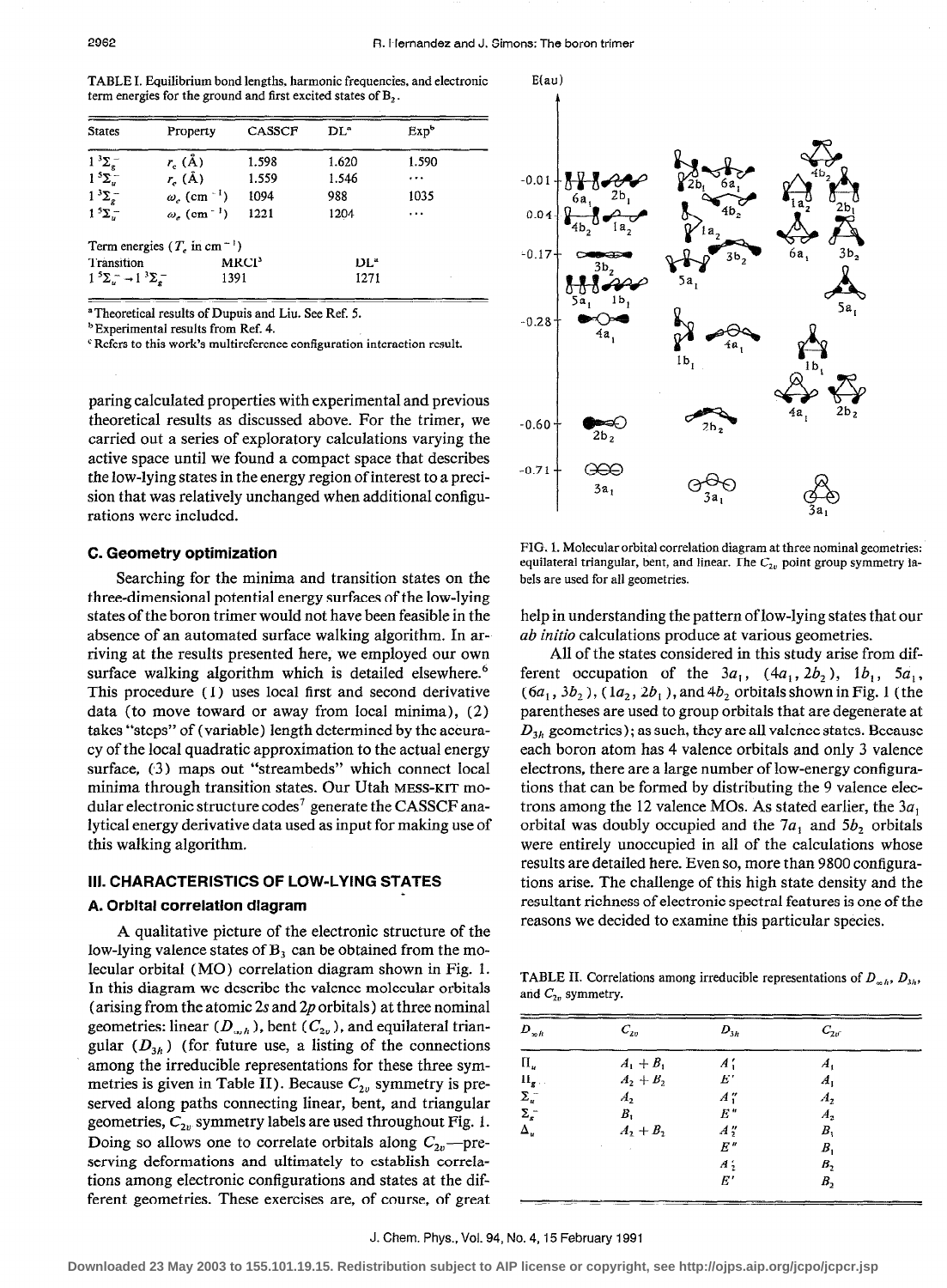# B. Classification of states as nondegenerate triangular states, degenerate states that distort, and linear states

All of the low-lying valence states that we examined can be grouped into three categories: ( 1) Spatially nondegenerate states that have stable structures at an equilateral-triangle geometry. (2) Spatially doubly degenerate states (at  $D_{3h}$ geometry) that are, therefore, subject to first-order Jahn-Teller (FOJT) distortion [see Fig.  $2(a)$ ]. Following the lowest energy member of each such a pair of states along a distortion in one direction leads to a bent minimum [e.g., such as that labeled A in Fig.  $2(b)$ ]; distortion in the opposite direction, leads to a stationary point that is a transition state [labeled B in Fig. 2 (b) 1. On this lower-energy surface, there are three equivalent sets of such minima and transition states; these minima and saddle points are connected by paths that do not preserve overall  $C_{2v}$  symmetry. For each such lower-energy surface, there is also a higher-energy surface that results from deformation of the doubly degenerate



FIG. 2. (a) Double-cone potential energy surface characteristic of firstorder Jahn-Teller species. The Cartesian coordinates can be thought of as the bending and asymmetric vibrational modes. (b) Contour map of the lower sheet in the double-cone surface. The threefold minima and saddle points are shown.

 $D_{3h}$  state; these higher-energy surfaces were not examined in this work. (3) States that have stable linear  $D_{\varphi h}$  geometries; these states, in turn, connect with various states from categories ( 1) and (2). Among all the states examined, none were found to possess stable geometries of lower than  $C_{2n}$  symmetry.

# C. Overview of relative state energies and state correlation diagram

An overview of the low-lying states of  $B_3$ , as obtained in our ab initio calculations, is given in Fig. 3; there are 15 states having triangle or bent structures lying within 30 000 cm<sup> $-1$ </sup> of the triangular  $1^2A'$ ; ground state. States in category (1) are placed to the left, category (2) states appear at the center and category (3) states are to the right. Correlations among these states are shown by the solid connecting lines. For the triangular states (which are geometrically stable in  $D_{3h}$  geometry) and the bent states (which arose by distorting degenerate  $D_{3h}$  structures), we give the  $D_{3h}$  term symbol labels to keep track of their  $D_{3h}$  parentage. The bent states that arise from symmetry-degenerate states are represented by two crossing curves to emphasize that there are two relevant electronic states appearing in a double-cone intersection [see Fig. 2(a)].

# IV. RESULTS OF CALCULATIONS OF GEOMETRIES, ENERGIES, AND VIBRATIONAL FREQUENCIES

## A. The ground and other spatially nondegenerate states

The basic structural and energetic features of the lowlying states of  $B_3$  are summarized in Tables III(A) and



FIG. 3. Overview picture of the low-lying states in B,. The different curves represent states that have been geometrically optimized. The horizontal lines represent states for which electronic energies are known but whose geometry has not been optimized.

J. Chem. Phys., Vol. 94, No. 4,15 February 1991 **Downloaded 23 May 2003 to 155.101.19.15. Redistribution subject to AIP license or copyright, see http://ojps.aip.org/jcpo/jcpcr.jsp**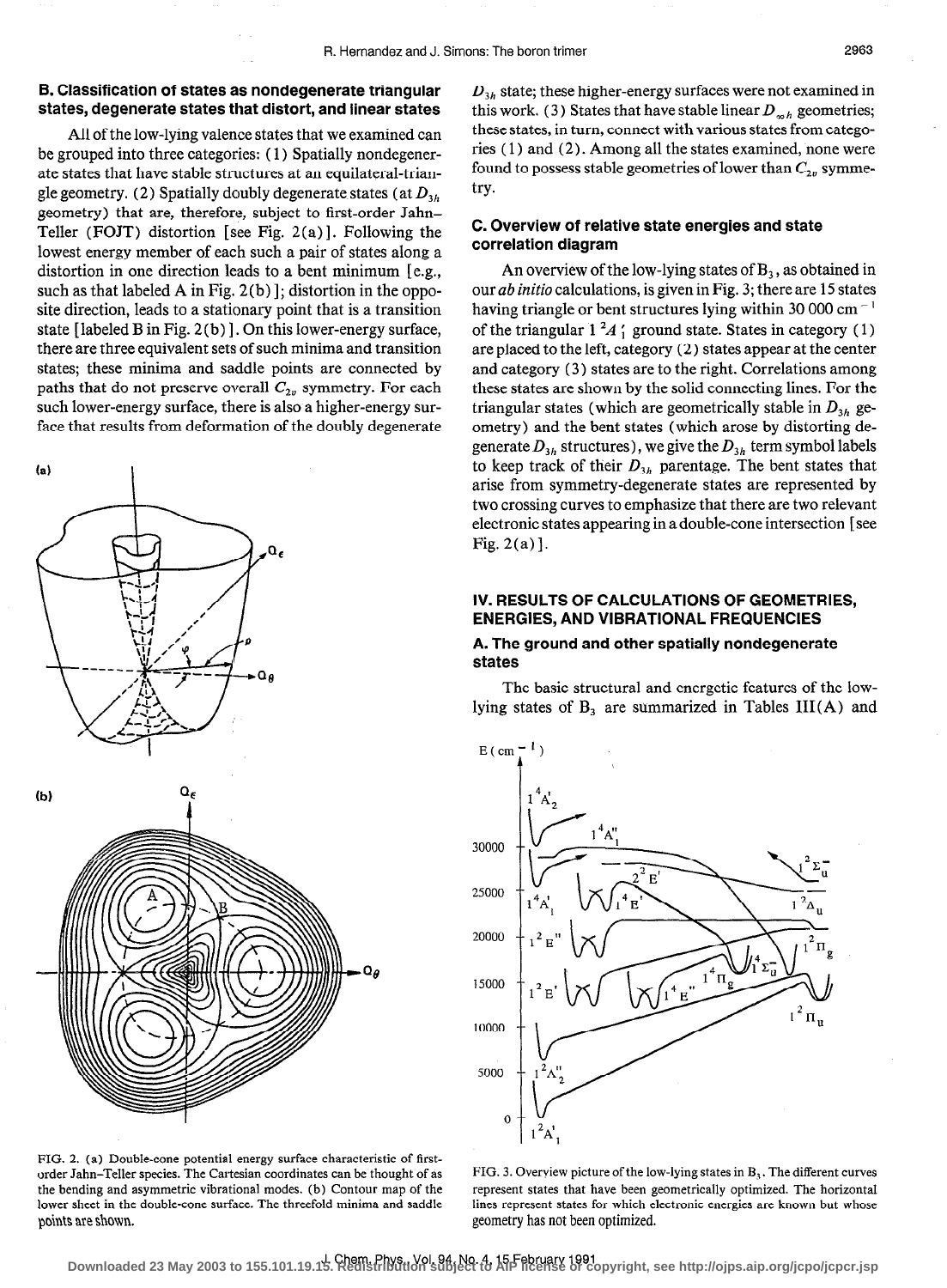| TABLE III(A). Equilibrium geometries, harmonic frequencies, and electronic energies for low-lying bent            |  |  |
|-------------------------------------------------------------------------------------------------------------------|--|--|
| states of $B_3$ . (B). Equilibrium geometries, harmonic frequencies, and electronic energies for low-lying linear |  |  |
| states of $B_3$ .                                                                                                 |  |  |

| A<br>States <sup>a</sup>                 | $r_c$ (Å)          | $\theta$   | $\omega_{\rm x}$ . | $\omega_{\rm c}$    | $\omega_b$ (cm <sup>-1</sup> ) <sup>b</sup>     | $E$ (a.u.)    |
|------------------------------------------|--------------------|------------|--------------------|---------------------|-------------------------------------------------|---------------|
| $1^2A_1'(1^2A_1)$                        | 1.587              | 60.0       | 1214               | 869                 | $869 -$                                         | $-73.906715$  |
| $1^2A''(1^2B_1)$                         | 1.617              | $60.0$ .   | 1176               | 828                 | 828                                             | $-73.875.377$ |
| $1 \, {}^4E''(1 \, {}^4A, )$             | 1.607              | 70.4       | 1083               | 951                 | 533                                             | $-73.850665$  |
| $1 \, {}^4E''(1 \, {}^4B_1)$             | 1.714              | 55.8       | 1091               | $1055i^{\circ}$     | 916                                             | $-73.846669$  |
| $1 \, {}^2E' (1 \, {}^2B_2)$             | 1.598              | 65.3       | 1119               | 922                 | 612                                             | $-73.850665$  |
| $1^2E'(2^2A_1)$                          | 1.657              | 57.2       | 1134               | $1032i^c$           | 928                                             | $-73.849540$  |
| $1^2E''(1^2A, )$                         | 1.603              | 71.8       | 1085               | 917                 | 499                                             | $-73.821094$  |
| $1^2E''(2^2B_1)$                         | 1.717              | 55.9       | 1075.              | 1055i <sup>c</sup>  | 917                                             | $-73.816231$  |
| $1 \, {}^4E' (1 \, {}^4B_2)$             | 1.703              | 52.4       | 1272               | $939i$ <sup>c</sup> | 880                                             | $-73.806795$  |
| $1 \, {}^4E' (1 \, {}^4A_1)$             | 1.625              | 60.4       | 1145               | 2770i <sup>e</sup>  | 881                                             | $-73.799771$  |
| $14A'_{1}(24A_{1})$                      | 1.624              | 60.0       | 1174               | 900                 | 900                                             | $-73.780854$  |
| $14A$ ; (2 <sup>4</sup> B <sub>2</sub> ) | 1.621              | 60.0       | 1143               | 1262                | 1262                                            | $-73.770926$  |
| B.                                       |                    |            |                    |                     |                                                 |               |
| <b>States</b>                            | $r_{\rm c}(\rm A)$ | $\omega$ , | $\omega_a$         | $\omega_{\pi}$      | $\omega_{\pi}$ (cm <sup>-1</sup> ) <sup>d</sup> | $E$ (a.u.)    |
| $1 \ ^2\Pi_u$                            | 1.561              | 848        | 1526               | 656                 | 221                                             | $-73.837058$  |
| 1 <sup>4</sup> H <sub>g</sub>            | 1.551              | 876        | 1579               | 513                 | 454                                             | $-73.833854$  |
| $1 \, {}^4\Sigma_u$                      | 1.647              | 734        | 2379               | 75                  | 75                                              | $-73.825812$  |

 $^*D_{3h}$  and  $C_{2h}$  labels are used for each state to facilitate comparison with Fig. 3.

 $\phi_{\omega_s}$ ,  $\omega_a$ , and  $\omega_b$  are the symmetric, asymmetric, and bending frequencies.

'Saddle points.

 $d\omega$ , and  $\omega_n$  are defined as in Table III(A);  $\omega_n$  are the two bending frequencies. The presence of Renner-Teller effects for degenerate states is seen in the removal of degeneracy of the  $\omega_\pi$  frequencies.

III(B). The ground state of B<sub>3</sub> is of  $^2A'$ ; symmetry at its triangular equilibrium geometry. This state correlates with a linear state of  ${}^{2}$ II<sub>u</sub> symmetry, as shown in Fig. 3; this degenerate linear state also correlates with the first excited  $(^2A_2'')$ state, which also has a triangular equilibrium structure.

As detailed in Table IV, there is a saddle point on the ground state surface connecting the  ${}^2A_1'$  minimum to the linear  ${}^{2}$ II<sub>u</sub> minimum. This saddle lies only 619 cm<sup>-1</sup> above the  ${}^{2}$ II<sub>u</sub> state and has a zero-point energy (of course, excluding the imaginary-frequency mode) of  $1245 \text{ cm}^{-1}$ . The linear  ${}^{2}$ II<sub>u</sub> state (with its zero-point energy of 1626 cm<sup>-1</sup>) is therefore predicted to be marginally geometrically stable (by 238 cm $^{-1}$ ) and may even be metastable with respect to bending to produce the ground  $1^2A_1$ ' state.

There is also a saddle on the first excited  $1^2A''_2$  state surface at the geometry indicated in Table IV. This saddle lies only 2740 cm<sup>-1</sup> above the linear  ${}^{2}$ H<sub>u</sub> state when zeropoint corrections are taken into consideration. As stated above, the linear  ${}^{2}$ II<sub>u</sub> state has its own zero-point energy of 1626 cm $^{-1}$ ; hence it is predicted to be geometrically stable

TABLE IV. Geometry, harmonic frequencies, and electronic energies ofthe transition states in the ground and first excited state surfaces  $1^2A'_1(1^2A_1)$ ,  $1^2A''_2(1^2B_1) \rightleftharpoons 1^2\Pi_u(1^2A_1,1^2B_1)$ . Barriers for interconversion to the isomeric forma.

| <b>States</b>                        | $r_{\rm c}$ (Å)                                                 | $\theta$ | $\cdot$ $\omega$ . | $\omega_{a}$ | $\omega_h$ (cm <sup>-1</sup> )                  | $E$ (a,u,)                                       |
|--------------------------------------|-----------------------------------------------------------------|----------|--------------------|--------------|-------------------------------------------------|--------------------------------------------------|
| $1^2A_1$                             | 1.559                                                           | 123      | 974                | 1515         | 269i                                            | $-73.834239$                                     |
| $1^2B_1$                             | 1.565                                                           | 118      | 981                | 1349         | 241i                                            | $-73.829880$                                     |
| Interconversion<br>$A \rightarrow B$ |                                                                 |          |                    |              | Zero-point energy<br>of $A$ (cm <sup>-1</sup> ) | Zero-point corrected<br>barrier height $(cm-1)a$ |
|                                      | $1^2A$ ; $(1^2A_1) \rightarrow 1^2\Pi$ , $(1^2A_1)$             |          |                    |              | 1476.                                           | 17 15 2                                          |
|                                      | $1^2\Pi_u(1^2A_1) \rightarrow 1^2A_1^2(1^2A_1)$                 |          |                    |              | 1626                                            | 1864                                             |
|                                      | $1^2A''(1^2B_1) \rightarrow 1^2\Pi_u(1^2B_1)$                   |          |                    |              | 1416                                            | 11 150                                           |
|                                      | $1^{2}\Pi_{u}(1^{2}B_{1}) \rightarrow 1^{2}A_{2}''(1^{2}B_{1})$ |          |                    |              | 1626                                            | 2740                                             |

<sup>a</sup>The barrier height is defined as the difference between the electronic energy of the transition state and the corresponding isomer with the zero-point energy of the transition state added on.

#### J. Chem. Phys., Vol. 94, No. 4.15 February 1991

**Downloaded 23 May 2003 to 155.101.19.15. Redistribution subject to AIP license or copyright, see http://ojps.aip.org/jcpo/jcpcr.jsp**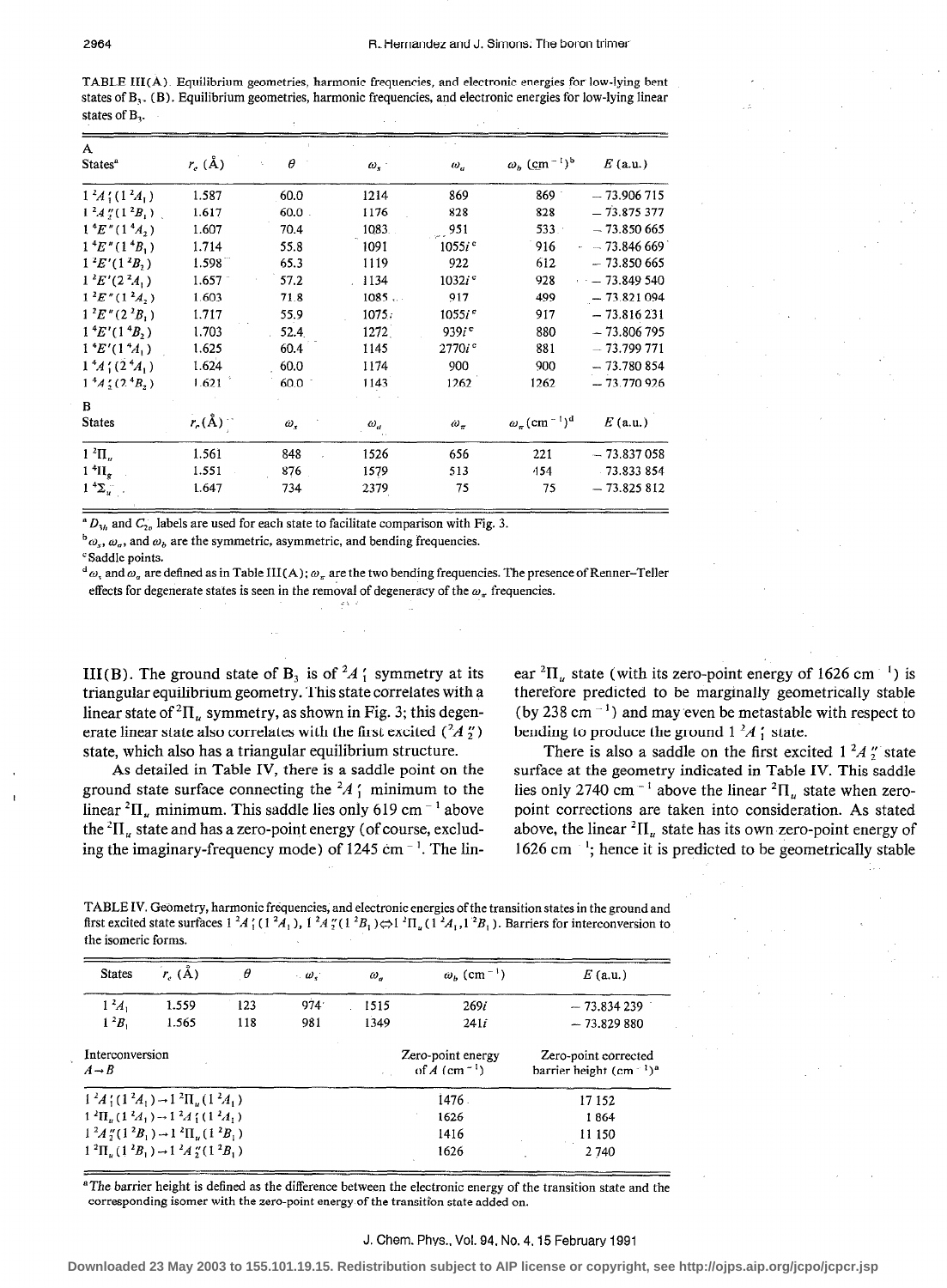by 1114 cm<sup>-1</sup> with respect to bending to form the  $1<sup>2</sup>A''$ state.

In addition to the two lowest-energy triangular states discussed above, our geometry calculations predict  $D_{y_h}$ minima for all other nondegenerate states studied; the geometrical and harmonic vibrational parameters of these states are also detailed in Table III. In principle, these and the lowest two nondegeneraté states could have displayed lower symmetry if second-order Jahn-Teller (SOJT) effects had been strong, but they did not.

In carrying out these studies of nonspatially degenerate states, FOJT distortion can not, of course, take place; nor do SOJT effects seem to be significant. However, artifactual symmetry breaking<sup>8</sup> (which results from difficulties that arise in solving the MCSCF equations) can lead to lowersymmetry electronic wave functions which, in turn, can exert artificial distortion forces on the molecule. For nondegenerate states, the configurations that enter into the MCSCF wave function do not belong to degenerate representations of the pertinent  $D_{3h}$  point group, but the orbitals appearing in these configurations may. To guarantee that the MCSCF wave function transforms as a representation of the  $D_{3h}$  point group at which the calculation is performed, it is therefore sufficient to restrict the orbitals to be of pure symmetry for both  $D_{3h}$  and  $C_{2v}$  symmetries from one MCSCF iteration to the next. This can be achieved by not permitting mixing among orbitals belonging to different irreducible representations of these groups.

## B. Degenerate states at triangular geometries that FOJT distort

States that are degenerate at  $D_{3h}$  symmetry are subject to FOJT distortion. It is well known that such surfaces have the form of double cones in the neighborhood of the corresponding high symmetry point as depicted in Fig. 2 (a). For  $D_{3h}$  species such as  $B_3$ , three pairs of equivalent minima and saddle points characterize the lower-energy surface as shown in Fig. 2(b). For all of the degenerate states studied, we calculated the geometries and vibrational frequencies of the minima and saddle points on the respective lower-energy surfaces; these findings are summarized in Table III.

We also calculated the pseudorotation barriers that connect each of the threefold minima through the threefold saddle points; these minima-to-saddle energy gaps are shown in Table V for each of the FOJT split states studied. To locate and characterize these stationary points, we used our potential energy surface walking algorithm. This tool also allowed us to move along the  $C_{2v}$ -breaking distortions that connect each of the above minima to their neighboring saddle points. In Table V, the zero-point energies of the corresponding minima (1284, 1326, and 1250 cm $^{-1}$ ) on the lower-energy surface are also given. These data, together with the zeropoint corrected pseudorotation barriers (1885, 1268, and 2063 cm $^{-1}$ , respectively), indicate that these states may be quite fluxional with respect to pseudorotation (the second such state is most likely to be very fluxional) .

structure calculation on spatially degenerate states (at  $D_{3h}$  metry within the electronic structure calculation is again

TABLE V. Barriers for pseudo-rotation of first-order Jahn-Teller unstable states.

| States <sup>a</sup>                                   | Zero-point<br>corrected energy of<br>the minimum $(cm-1)$ | Zero-point<br>corrected barrier<br>height $(cm-1)b$ |  |
|-------------------------------------------------------|-----------------------------------------------------------|-----------------------------------------------------|--|
| $\sim$<br>$1 \, {}^4E'' (1 \, {}^4A_2, 1 \, {}^4B_1)$ | 1284                                                      | 1881                                                |  |
| $1^2E'(2^2A_1, 1^2B_2)$                               | 1327                                                      | 1278                                                |  |
| $1^2E''(1^2A_2,2^2B_1)$                               | 1251                                                      | 2063                                                |  |

<sup>a</sup>In parentheses we show the symmetry of the minimum and transition state, respectively. The zero point energy refers to the minimum.

<sup>b</sup> The barrier height is defined as the difference between the electronic energy of the transition state and the minimum with the zero-point energy of this transition state added on.

symmetry) which undergo FOJT distortion is handled, using the Utah MESS-KIT'S HISYM program modules which constrain both the orbitals and configuration spaces to transform according to representations of the non-Abelian point group (and simultaneously to lower point groups). An additional source of artifactual symmetry breaking can arise in spatially degenerate cases. By using an MCSCF wave function whose configurations and corresponding amplitudes do not involve equal occupation of spatially degenerate orbitals, one can obtain unsymmetrical density matrices, which subsequently cause orbital degeneracies to be removed (artifactually). To avoid this problem, $9$  the HISYM modules construct a wave function with equal configurational components along symmetry:equivalent blocks of the corresponding degenerate irreducible representation.

Once a distortion occurs and  $D_{i,h}$  symmetry is lifted, artifactual symmetry breaking can be controlled, as discussed above for spatially nondegenerate states, by symmetry constraining the MCSCF orbitals. In these cases,  $C_{2n}$ symmetry is operative, so the orbitals must be constrained to remain of pure symmetry under  $C_{2v}$  symmetry from iteration to iteration within the MCSCF process; this will then ensure that the configurations will be of pure symmetry.

#### C. Linear states

As shown in Fig. 3, several low-lying linear states, which correlate to the low-energy triangular and bent states discussed earlier, were also examined in this work. The geometrical and harmonic vibrational parameters determined for these states are given in Table III $(b)$ . All of the states listed, including the II states which are spatially degenerate, have real vibrational frequencies at linear structures and hence are locally geometrically stable (ignoring zero-point energies that may overcome barriers as discussed earlier for the ground  ${}^{2}$ II<sub>u</sub> state). In contrast to degenerate states at bent geometries, linear spatially degenerate states can be geometrically stable because they are not subject to FOJT distortion. In fact, the two linear degenerate states studied  $({}^{2}\Pi_{u}$  and  ${}^{4}\Pi_{g}$ ) were found to have  $D_{mh}$  local minima; in these cases, Renner-Teller effects lead to splitting of the degenerate bending frequencies, as given in Table III, but neither frequency becomes complex.

Proper treatment of symmetry within the electronic For linear degenerate states, proper treatment of sym-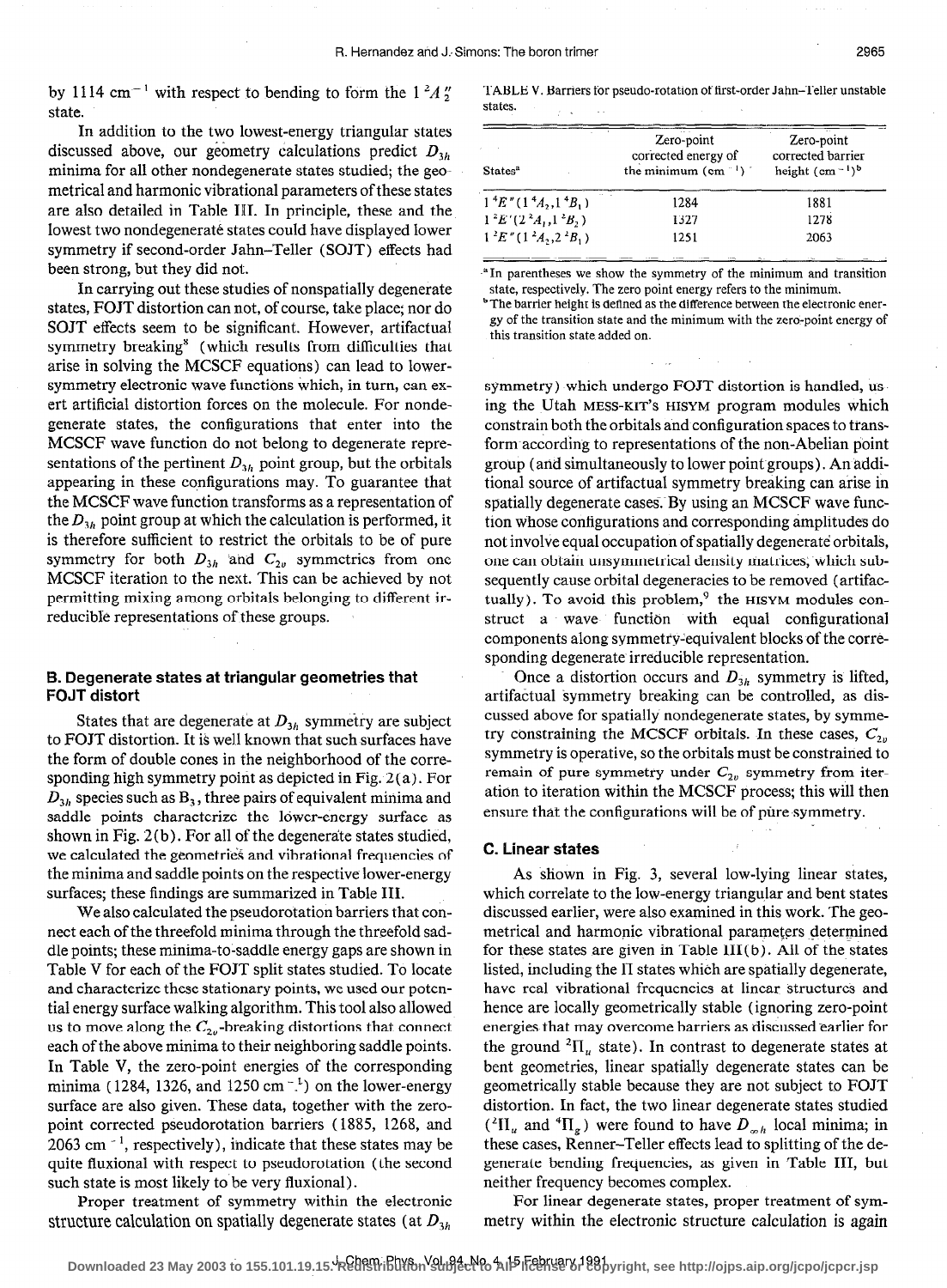handled using the Utah MESS-KIT'S HISYM program modules. These tools constrain both the orbitals and configuration spaces to transform according to representations of the  $D_{n,h}$  point group (and simultaneously to lower point groups). Doing so guarantees that the electronic wave function remains of pure symmetry from one MCSCF iteration to another.

## D. Comparison with earlier work

The first theoretical study of  $B<sub>3</sub>$ , dates to the work of Whiteside<sup>10(a)</sup> on beryllium and boron clusters. Using unrestricted Hartree-Fock (UHF) calculations to optimize geometries and UHF-based fourth-order perturbation theory (UMP4) to treat correlation, they found a 1  $^{2}$ A  $'_{1}$  ground state for  $B_3$ , and they investigated the low-lying  $1<sup>4</sup>A_2$  state. Another study of linear boron clusters<sup>10(b)</sup> gave electronic energies and geometries of 11 states within a configuration interaction (CI) method. Our calculations predict the same linear ground state and first two excited states as proposed in this earlier work.

The thermochemical stabilities<sup>10(c)</sup> of a few pure and mixed boron and nitrogen clusters were studied using ab initio methods in order to investigate the presence of the corresponding cluster cations in the mass spectra of boron nitride. One triangular state of  $1^2A$ ; symmetry, two bent states of  ${}^4A_2$  and  ${}^4B_1$  symmetries and two linear states of 1  ${}^{4}$ H<sub>g</sub> and 1  ${}^{2}$ H<sub>g</sub> symmetry were studied. Geometry optimization was performed at the unrestricted SCF level and correlation was included through fourth order in perturbation theory (MP4) and by using the coupled-cluster method with double excitations including estimates of amplitudes of single and triple excitations (CCD-ST). Good agreement of our results with those obtained in this earlier research is found. Our term energies are comparable to the best estimates of these earlier workers. The geometries and frequencies that are obtained are quite similar to the earlier results for the triangular and bent states. However, for the  ${}^{4}$ II<sub>g</sub> state, the earlier workers observed an artifactual negative curvature along the asymmetric stretch direction; we have not detected such an artifact in the present calculations.

## V. OTHER RESULTS OF THIS WORK

## A. Vertical spectroscopic transitions

## 1. Electric dipole and vibronically allowed transitions

Electric dipole transitions from the equilateral triangle ground  $A_1$  state to any  $A_2$  and  $E'$  states are allowed; our calculations indicate that there are three such states (vertically lying approximately 7000 to 27 000 cm $^{-1}$  above the ground state). Vibronically allowed transitions to  ${}^{2}E$ " states (vertically lying approximately 26 000 and 40 000 cm<sup> $-1$ </sup> above the ground state) should also be considered. Vertical excitation energies for the lowest such states are given in Table VI and local harmonic vibrational frequencies of the corresponding states are provided in Table III; here the states are labeled according to  $D_{3h}$  symmetry because the vertical photon-induced excitation process occurs predominantly near such geometries.

TABLE VI. Lowest few CASSCF vertical excitation energies:

| <b>Transition</b> type | State <sup>a</sup>                | $T_c$ (cm <sup>-1</sup> ) <sup>b</sup> |  |
|------------------------|-----------------------------------|----------------------------------------|--|
|                        | $1^2A_1^r(1^2A_1)$                |                                        |  |
| Dipole allowed         | $1^2A''_2(1^2B_1)$                | 7 082                                  |  |
| Dipole allowed         | $1^2E' (2^2A_1, 1^2B_2)$          | 15 085                                 |  |
| Dipole allowed         | $2^{2}E'(3^{2}A_{1}, 2^{2}B_{2})$ | 27 308                                 |  |
| Vibronically allowed   | $1^2E''(1^2A_2,2^2B_1)$           | 26 594                                 |  |
| Vibronically allowed   | $2^{2}E''(2^{2}A, 3^{2}B)$        | 38918                                  |  |

 $D_{3h}$  and  $C_{2h}$  labels are used for each state to facilitate comparison with Fig. 3.

<sup>b</sup>The  ${}^{2}E'$  excitation energies were obtained as configuration interaction (CI) eigenvalues in the CASSCF optimization of the  $1^2A$ ; state (both symmetries appear as  $A_1$  in  $C_{2\nu}$  symmetry). Similarly, the <sup>2</sup>E" excitation energies were obtained as CI roots in the CASSCF optimization of the  $1^2A_2''$  state (both symmetries appear as  $B_1$  in  $C_{2v}$  symmetry).

## 2. Transitions to Jahn-Teller distorted states

The lowest excited states of  $E'(2^2A_1, 1^2B_2)$  and  $E'' (1^2 A_2, 2^2 B_1)$  symmetries (for which our calculations have provided information about the geometries, energies, and vibrational frequencies of the minima and saddle points associated with the FOJT-split states) are amenable to spectroscopic study. The low barriers to pseudorotation for both of these states should provide clearly discernable features in vibrationally resolved spectra.

#### 3. Transitions originating from linear structures

As already mentioned when discussing the properties of the ground state surface, we expect the linear  ${}^{2}$ II<sub>i</sub>, state to be marginally geometrically stable or even metastable when zero-point energies are included (in which case, it could interconvert to the triangular  $1^2A_1$  global minimum or to the first excited  $1^2A$ , state). As a result, it will be unlikely that spectroscopic transitions originating at linear geometries will be observed even in sources energetic enough to produce linear species.

## 5.6, dissociation energy

The dissociation energy of the ground state of B, to produce B and  $B_2$  in their respective ground states was calculated using a CASSCF wave function which properly dissociates to diatomic and atomic fragments. We obtain a value of  $D_e = 4.96$  eV, which shows the boron trimer is approximately two times more strongly bound than is the aluminum trimer  $(<2.40 \text{ eV})$ .<sup>2</sup> Experimentally it has been confirmed that boron cluster cations are 2-3 times more strongly bound than their aluminum homologs.<sup>1(a)</sup> Our  $B_3$ dissociation energy is comparable to that obtained in the purely ab initio MP4 (4.86 eV) and CCD-ST (4.87 eV) studies of Ref. 10(c). Based on experience that CCD-ST calculations underestimate dissociation energies, the authors of Ref.  $10(c)$  used a scaling factor to obtain an estimate of the  $B_3$  dissociation energy of 5.60 eV, which is 0.64 eV larger than ours.